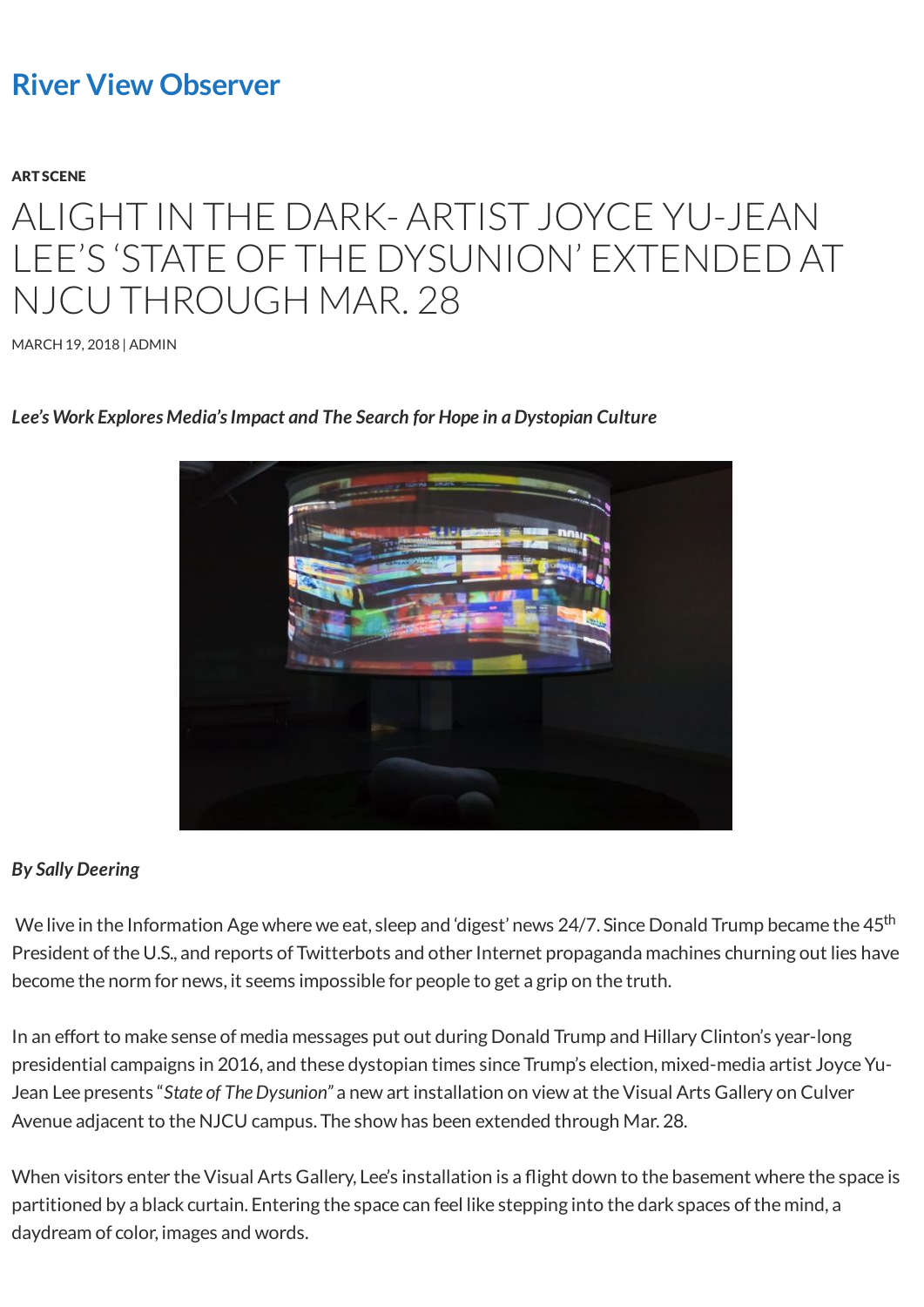

*Uneasy Peace by Joyce Yu-Jean Lee*

The main piece of the show, "State of Dysunion" hangs from the ceiling in the center of the gallery; a wide cylinder of white material serves as a backdrop for colorful images and words projected on it. The cylinder piece reflects the time that's passed since Hillary Clinton's nomination for president to the time that Trump was elected, Lee says.

"The images and the text are gleaned from news, front pages of newspapers on those particular days," Lee says. "They are sourced from the archives of the the Newseum in Washington D.C."

Below the huge drum-like cylinder are pillows resembling rocks and visitors are encouraged to sit under the drum for a more interactive experience. Lee says: "For this particular show, I wanted to create a space that was quiet, where you could reflect and have this circle of energy.



Water Wisdom by Joyce Yu-Jean Lee [on exhibit at the Visual Arts](http://riverviewobserver.net/2018/03/alight-dark-artist-joyce-yu-jean-lees-state-dysunion-extended-njcu-mar-28/alight-in-the-dark-3/) Gallery in JC